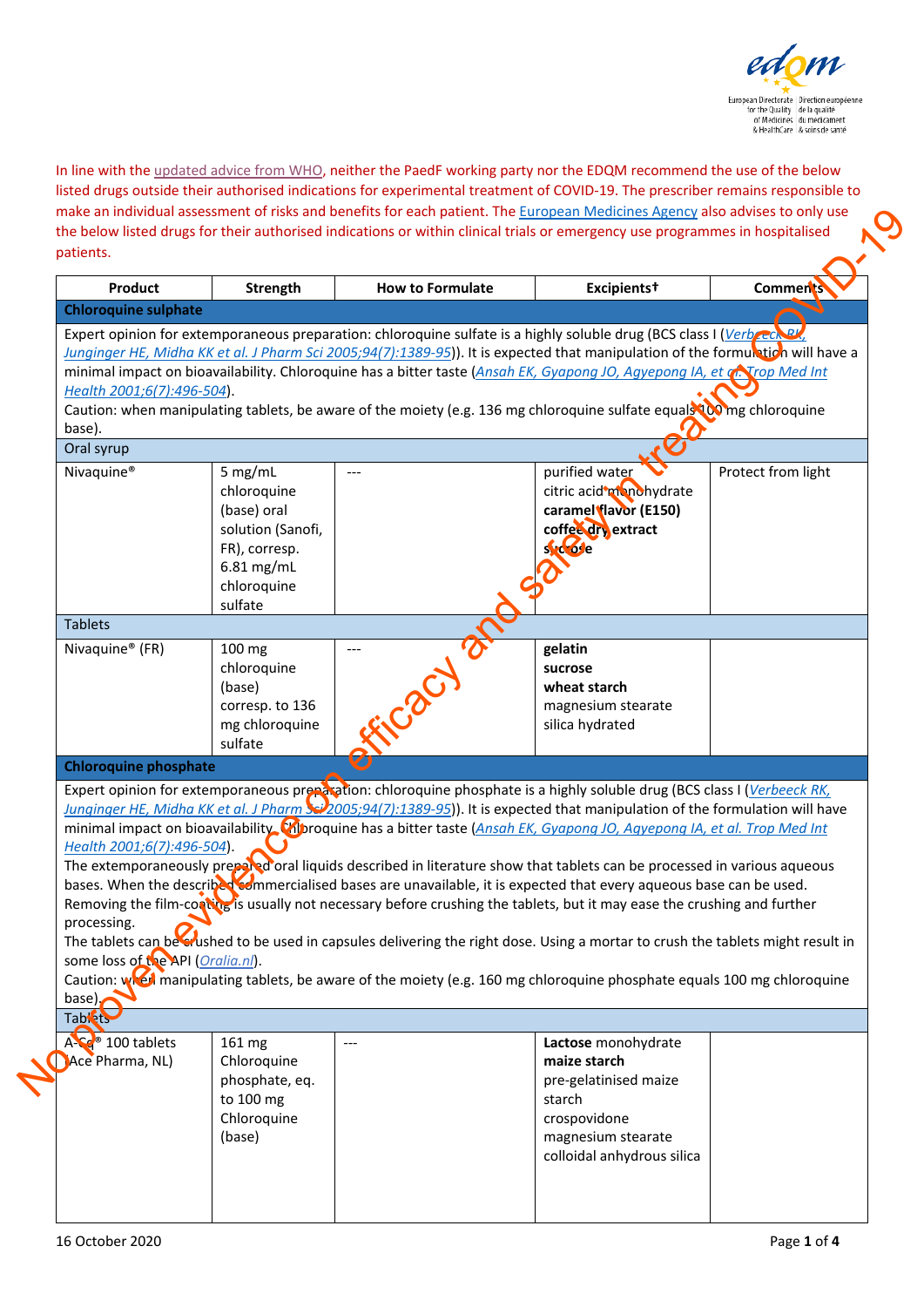

| Product                                                                               | <b>Strength</b>                                                                                 | <b>How to Formulate</b> | Excipients <sup>+</sup>                                                                                                                                                                                                                                       | <b>Comments</b>                                                           |
|---------------------------------------------------------------------------------------|-------------------------------------------------------------------------------------------------|-------------------------|---------------------------------------------------------------------------------------------------------------------------------------------------------------------------------------------------------------------------------------------------------------|---------------------------------------------------------------------------|
| Tablets (continued)                                                                   |                                                                                                 |                         |                                                                                                                                                                                                                                                               |                                                                           |
| Klorokinfosfat film-<br>coated tablets 160<br>mg or 250 mg (RPH<br>Pharma, SE)        | 160 mg / 250<br>mg Chloroquine<br>phosphate, eq.<br>to 100 mg / 155<br>mg Chloroquine<br>(base) | $---$                   | <b>Titanium dioxide</b><br>microcrystalline<br>cellulose<br>talc<br>magnesium stearate<br>colloidal silica<br>basic-butylated-<br>methacrylate copolymer<br>(Eudragit E)                                                                                      |                                                                           |
|                                                                                       |                                                                                                 |                         | macrogol<br>vanilla                                                                                                                                                                                                                                           |                                                                           |
| Avloclor <sup>®</sup> tablets<br>(Alliance<br>Pharmaceuticals, UK)                    | 250 mg<br>Chloroquine<br>phosphate, eq.<br>to 155 mg<br>Chloroquine                             | $---$                   | <b>Maize starch</b><br>magnesium stearzt                                                                                                                                                                                                                      |                                                                           |
|                                                                                       | (base)                                                                                          |                         |                                                                                                                                                                                                                                                               |                                                                           |
| Delagil <sup>®</sup> tablets<br>(Bausch Health, HU,<br>IR)                            | 250 mg<br>Chloroquine<br>phosphate, eq.<br>to 155 mg<br>Chloroquine<br>(base)                   | $---$                   | <b>Foto c</b> starch<br>colloidal silica<br><b>Magnesium stearate</b><br>carbomer<br>talc<br>polyvinyl butyral                                                                                                                                                |                                                                           |
| Arechin <sup>®</sup> tablets<br>(Adamed, PL)                                          | 250 mg<br>Chloroquine<br>phosphate, eq.<br>to 155 mg<br>Chloroquine<br>(base)                   |                         | Potato starch<br>gelatin<br>magnesium stearate<br>colloidal silica                                                                                                                                                                                            | Potentially not<br>available due to<br>batches saved for use<br>in Poland |
| Aralen <sup>®</sup> film-coated<br>tablets (Sanofi, US)<br>No diameter of the chlored | 500 mg<br>Chloroquine<br>phosphate, eq.<br>to 311 mg<br>Chloreowne                              |                         | Carnauba wax<br>colloidal silicon dioxide<br>dibasic calcium<br>phosphate<br>hypromellose<br>magnesium stearate<br>microcrystalline<br>cellulose<br>polyethylene glycol<br>polysorbate 80<br>pregelatinized starch<br>sodium starch glycolate<br>stearic acid |                                                                           |
|                                                                                       |                                                                                                 |                         | titanium dioxide                                                                                                                                                                                                                                              |                                                                           |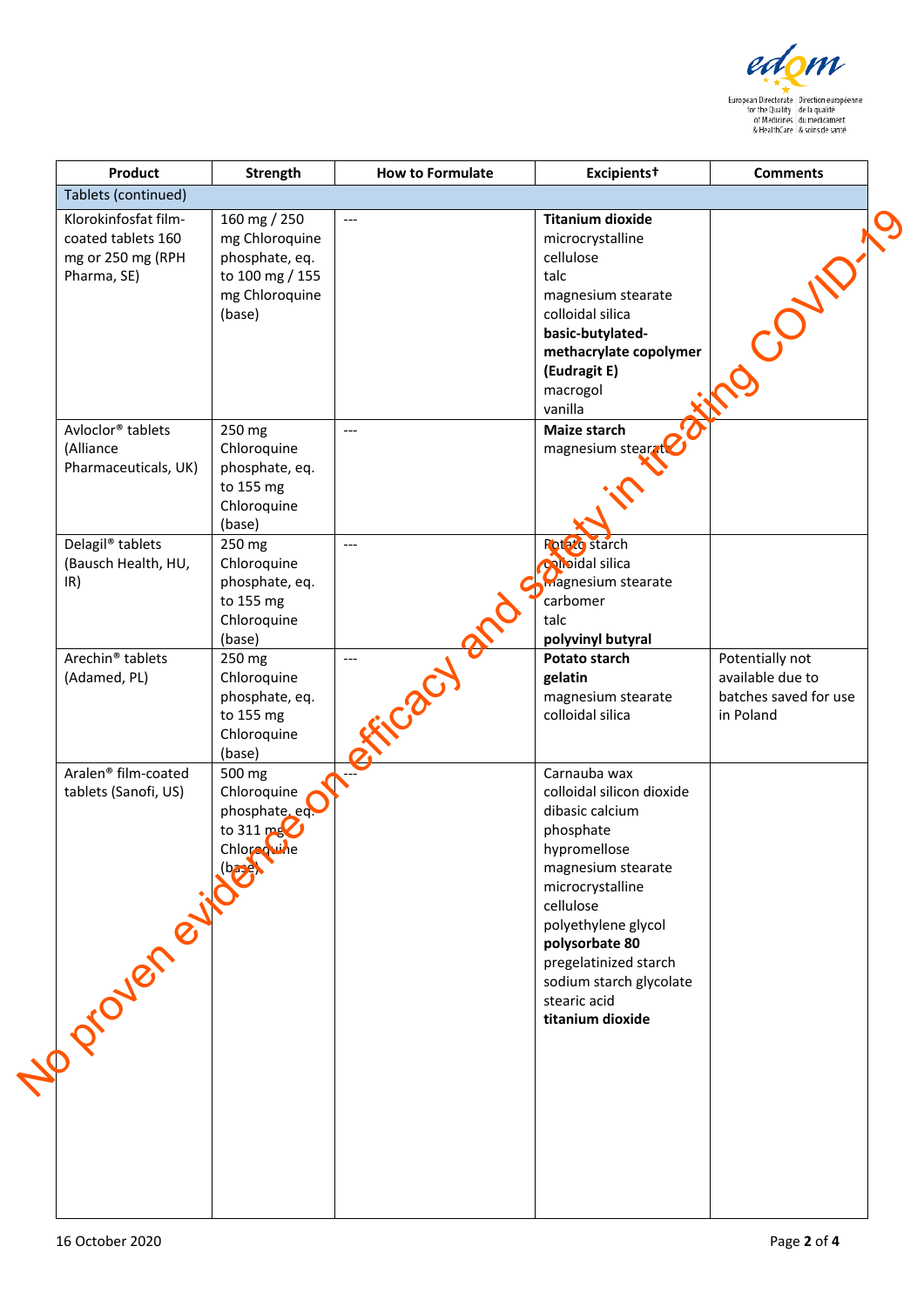

| Product<br>Oral suspension                                                                                                        | <b>Strength</b>                                                                      | <b>How to Formulate</b>                                                                                                                                                                                                                                                                                                                 | Excipients <sup>+</sup>                                                                                                                                                                                                              | <b>Comments</b>                                                                                                                                                        |
|-----------------------------------------------------------------------------------------------------------------------------------|--------------------------------------------------------------------------------------|-----------------------------------------------------------------------------------------------------------------------------------------------------------------------------------------------------------------------------------------------------------------------------------------------------------------------------------------|--------------------------------------------------------------------------------------------------------------------------------------------------------------------------------------------------------------------------------------|------------------------------------------------------------------------------------------------------------------------------------------------------------------------|
|                                                                                                                                   |                                                                                      |                                                                                                                                                                                                                                                                                                                                         |                                                                                                                                                                                                                                      |                                                                                                                                                                        |
| Extemporaneous<br>preparation (Ferreira<br>AO, Polonini HC, Silva<br>SL, et al. J Pharm<br><b>Biomed Anal</b><br>2016;118:105-12) | 15 mg/mL<br>Chloroquine<br>phosphate, eq.<br>to 9.33 mg<br>Chloroquine<br>(base)     | 4.5 g Chloroquine phosphate<br>powder (Fagron US) are<br>weighed and triturated in a<br>mortar; small amount of<br>SyrSpend® SF PH4 liquid<br>cherry (Fagron) is added and<br>mixed to a uniform paste;<br>SyrSpend® SF PH4 liquid<br>cherry is added in geometric<br>portions up to 300 mL and<br>mixed well; fill into low-           | SyrSpend® SF PH4 liquid<br>cherry 473 mL: Modified<br>starch, sucralose,<br>artificial cherry flavor,<br>sodium benzoate (0.09<br>%), sodium citrate, citric<br>acid, malic acid,<br>simethicone, purified<br>water<br>$\mathcal{C}$ | Storage: up to 3<br>months in amber<br>glass bottle; stable in<br>fridge (2-8 °C) and at<br>room temperature<br>(20-25 °C); no data on<br>micropiological<br>stability |
| Extemporaneous<br>preparation (USP-NF)                                                                                            | 15 mg/mL<br>Chloroquine<br>phosphate, eq.<br>to 9.33 mg<br>Chloroquine<br>(base)     | actinic prescription bottles<br>Comminute 3x 500 mg<br>Aralen® tablets; add 15 mL<br>vehicle and mix to a paste;<br>add vehicle stepwise up to<br>100 mL, filled into tight,<br>light-protected containers                                                                                                                              | Aralen <sup>®</sup> tablets<br>OraSweet PraPlus*<br>1:1                                                                                                                                                                              | Storage: 60 d stability<br>at controlled room<br>temperature or in the<br>fridge                                                                                       |
| Extemporaneous<br>preparation (USP-NF,<br>Allen, Erickson. Am J<br><b>Health Syst Pharm</b><br>1998; 55(18):1915-<br>20)          | 15 mg/mL<br>Chloroquine<br>phosphate, eq.<br>to 9.33 mg<br>Chloroquine<br>(base)     | Comminute 3x 500 mg<br>Aralen <sup>®</sup> tablets; add 15 rol<br>vehicle and mix to a paste;<br>add vehicle stepwise up to<br>100 mL, filled is to amber<br>plastic vials                                                                                                                                                              | $\mathbf{\mathcal{P}}$ Aralen® tablets +<br>1) OraSweet*: OraPlus*<br>1:1,<br>2) OraSweet SF*:<br>OraPlus* 1:1,<br>3) Cherry syrup : Simple<br>syrup NF 1:4                                                                          | Protect from light;<br>Shake well before<br>use; 60 d stability at<br>20°C (also stable at<br>5°C); no data on<br>microbiological<br>stability                         |
| Extemporaneous<br>preparation (Nahata,<br>Pai. Pediatric Drug<br><b>Formulations, 7th ed)</b>                                     | 16.67 mg/mL<br>Chloroquine<br>phosphate, eq.<br>to 10 mg/mL<br>Chloroquine<br>(base) | Remove from ecoating from 4x<br>500 hag Aralen <sup>®</sup> tablets by<br>wet paper towel;<br>comminute tablet cores, add<br>small volume of sterile water<br>and mix to a paste; add<br>vehicle stepwise up to 120<br>mL                                                                                                               | Aralen <sup>®</sup> tablets +<br>sterile water q.s., cherry<br>syrup NF                                                                                                                                                              | No stability data                                                                                                                                                      |
| Extemporaneous<br>preparation<br>Mirochnik M, et al.<br><b>Pediatr Infect Dis</b><br>1994; 13(9): 82 8)                           | $166$ mg/mL<br>Chloroquine<br>phosphate, eq.<br>to 10 mg/mL<br>Chloroquine<br>(base) | Remove film-coating from 2x<br>500 mg Aralen® tablets and<br>comminute tablet cores;<br>remove film-coating, add<br>small volume of sterile water<br>and mix to a paste; add<br>vehicle stepwise up to 60<br>mL; filled into amber glass<br>bottles<br>PI=astive pharmaceutical ingredient. BCS=biopharmacetuical classification system | Aralen <sup>®</sup> tablets +<br>Sterile water for<br>irrigation NF, cherry<br>syrup q.s.                                                                                                                                            | Storage: up to 4<br>weeks in amber glass<br>bottle; stable in fridge<br>at 5°C, at room<br>temperature and at<br>29°C (poor<br>justification by data)                  |

\*OraSweet: Purified water, sucrose, glycerol, **sorbitol**, citrus-berry flavor, citric acid, sodium phosphate, methylparaben, potassium sorbate OraSweet SF: Purified water, glycerol, **sorbitol**, sodium saccharin, xanthan gum, flavor, citric acid, sodium citrate, methylparaben (0.03%), **propylparaben (0.008%)**, potassium sorbate (0.1%).

OraPlus: Purified water, microcrystalline cellulose, carmellose, xanthan gum, κ-**carrageenan**, calcium sulfate, trisodium phosphate, citric acid, sodium phosphate, **dimethicone**, methylparaben, potassium sorbate.

Cherry Syrup NF: cherry juice, sucrose, **ethanol (2 %)**, purified water.

Syrup NF: sucrose (85%), purified water.

16 October 2020 Page **3** of **4**